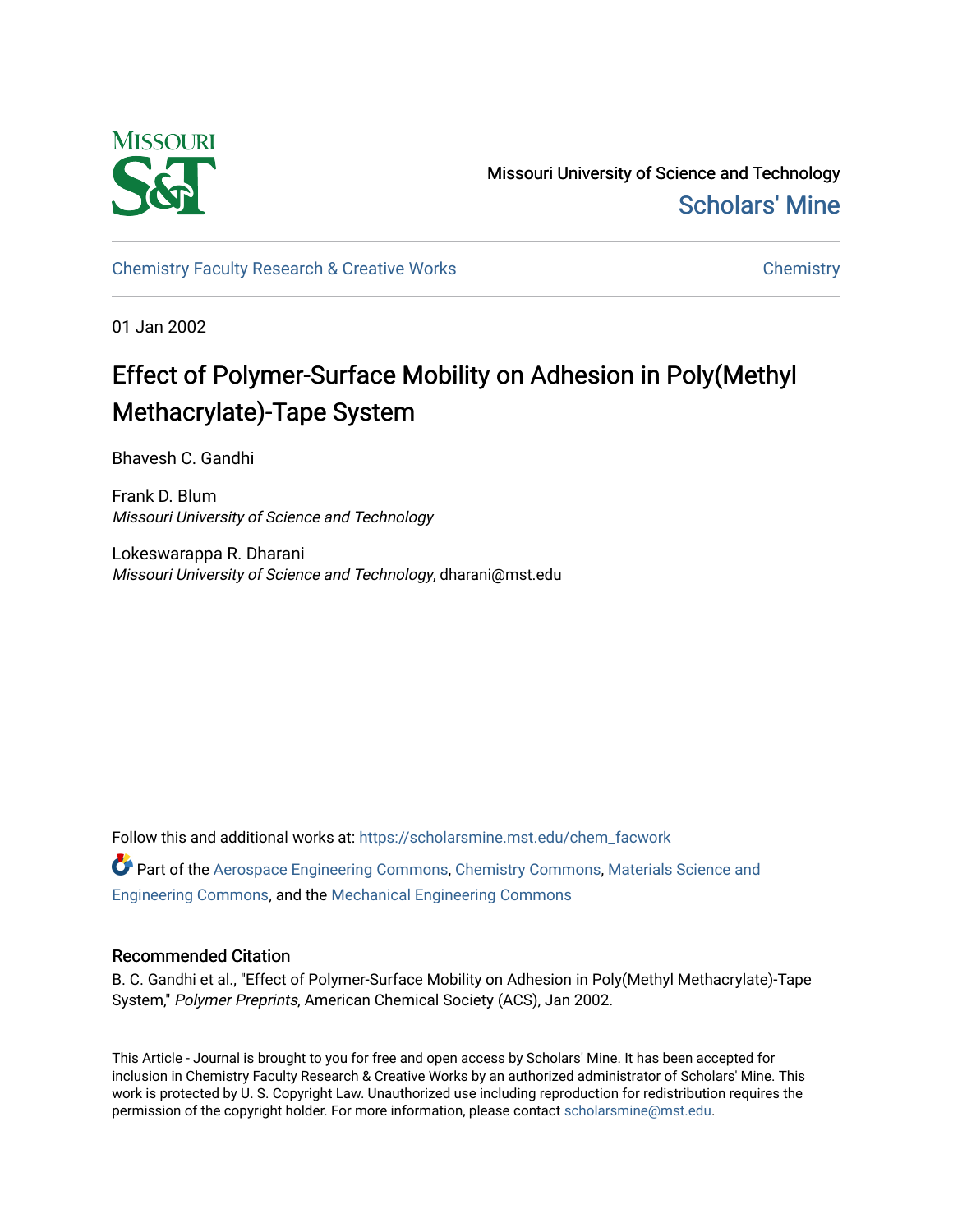# **EFFECT OF POLYMER-SURFACE MOBILITY ON ADHESION IN POLY (METHYL ACRYLATE)-TAPE SYSTEM**

*Bhavesh C. Gandhi,* <sup>*a</sup> Frank D. Blum,* <sup>*b</sup> and Lokesh R. Dharani<sup>c</sup>*</sup></sup>

<sup>a</sup> Department of Chemical Engineering<br><sup>b</sup> Department of Chemistry and Materials Bessex: <sup>b</sup> Department of Chemistry and Materials Research Center <sup>c</sup><br><sup>c</sup> Department of Machanical and Aerospee Engineering and Engi Department of Mechanical and Aerospace Engineering and Engineering Mechanics University of Missouri-Rolla Rolla, MO 65401

## **Introduction**

The interaction between two polymer layers, especially adhesion between them, plays an important role in polymer processing and other applications. Detailed knowledge of the molecular structure and dynamics of polymer interfaces, and how they relate to macroscopic mechanical properties, should help designers construct more functional systems. Unfortunately, there have been few studies where both molecular and macroscopic studies have been performed on similar systems. In previous studies from our group, we have probed the dynamics<sup>1</sup> of poly(methyl acrylate) (PMA) and thermal behavior<sup>2</sup> of poly(methyl methacrylate) (PMMA) on silica. These studies helped us paint a picture for strongly bound molecules on silica, where a motional gradient perpendicular to the surface was observed. More mobile, lower  $T_{g}$ , material was found at the air-polymer interface, while less mobile, higher  $T_g$  material was found at the polymer-substrate interface.

A previous study<sup>2</sup> from our group showed that the glass-transition temperature of PMMA changes with the thickness of the polymer layer on silica. By examining the thermal behavior of the polymer with modulated differential scanning calorimetry (MDSC), it was observed that the glasstransition temperature increases as the thickness of the polymer layer decreases. Blum and Lin<sup>1</sup> have also used the deuterium NMR to probe the dynamics of bulk and silica-absorbed poly(methyl acrylate)-d<sub>3</sub> (PMA-d<sub>3</sub>). It was found that, an increase in the absorbed amount of polymer increased the mobility of polymer at the air–polymer interface and a decrease in the absorbed amount of polymer, decreased the polymer mobility. It is not known how this change in mobility relates to the mechanical properties of polymers, especially adhesion between two polymer layers.

Of the various methods available for measuring adhesion-related properties, peeling is considered to be the most convenient.<sup>5</sup> Current theories consider peeling to be the principal mode of separation of an adhesive from the substrate. It is proposed that adhesion strength is proportional to the surface free energy.<sup>3,4</sup> Research has been done to find the adhesion strength between films and substrates, but there are some questions which remain unanswered like: Does adhesion strength depend on the thickness of the polymer layer? Does adhesion strength relate to the mobility of polymer segments on the surface?

 In the present report, we summarize some of our macroscopic studies, namely peel tests, on systems similar to those previously studied. We find that the mobility of the polymer chains at the interface play an important role in determining the peel strength between the two polymer layers. We decided to use a 90° peel angle method. At this high angle, the lateral stress in the film is very negligible, thereby reducing the lateral elongation of the film. In addition, at this angle, there is no slip at the interface. Our studies show that as the polymer film thickness decreases, the force required to initiate fracture between two polymer surfaces increases and the fracture energy also increases proportionately. We have also observed how fracture energy changes with a change in film thickness.

#### **Experimental**

 Poly(methyl acrylate) PMA was synthesized via bulk radical solution polymerization of methyl acrylate (Aldrich) with AIBN (recrystallized before use with methanol) as an initiator. Methyl acrylate was stirred overnight with  $CaH<sub>2</sub>$  (calcium hydride) and then vacuum distilled. 25 ml of methyl acrylate was mixed with 0.03 gm of AIBN and reaction was carried out at 60° C for 5 h. The properties measured for PMA are given in Table 1. The polymer was dissolved in toluene and precipitated with methanol. Glass slides (Corning Micro Slides 2948, single frosted) were used as the substrate for the experiments. PMA solutions in toluene were prepared to coat the glass slides. Glass slides were washed with methanol to remove impurities before coating with a PMA solution. Slides were then air-dried and later vacuum dried. The

glass slides were coated with the PMA solution using a spin coater. The samples were washed with a solvent (toluene) to remove the excess polymer from the substrate and then air-dried. The samples were annealed for 10 hrs in a vacuum oven. Scotch tape (Scotch Magic Tape 810) was applied to the samples after they cooled down. The samples were kept in desiccators for 2 days to allow the polymer to relax before the mechanical studies. We used AFM and varied the sample preparation conditions to find appropriate concentrations of polymer solutions required to get continuous films on the glass slides.<sup>6</sup> Solutions of different concentrations of PMA in toluene were prepared. We observed that, to have continuous film on the glass surface, the appropriate concentration of the polymer solution was greater than  $1\%$  (w/w). Below  $1\%$ (w/w) polymer concentration, we observed discontinuities in the film.

Scotch tape was peeled at a 90° angle with a string, which ran over pulleys. Peel velocities were controlled by hanging different dead loads on the free end of the string. At each load, peel velocities were averaged from at least four data sets. Experiments were conducted at room temperature. The thickness of the polymer layer before and after the peeling experiments was measured using tapping mode AFM.

| <b>Table 1. Characterization of PMA</b> |       |         |                |  |  |  |
|-----------------------------------------|-------|---------|----------------|--|--|--|
| Polymer                                 | T. °C | Mw      | Polydispersity |  |  |  |
| PMA                                     | 10    | 342,000 | 2.01           |  |  |  |

# **Results and Discussion**

Peel force vs. peel velocity data for various film thicknesses are tabulated in Table 2. From the data, it can be seen that peel velocities increases as the amount of force used in separating two surfaces increases. Figure 1 shows the trend of peel force versus the peel velocity. A linear relationship between peel force and peel velocity is observed. The x intercepts give the amount of force required for initial crack formation in the system. At higher forces, the excess energy is used for the propagation of crack.



**Figure 1.** Force  $(N)$  vs velocity  $(\mu m/s)$  for various film thicknesses. The experiments were conducted at a 90° peel angle.

It was observed that the force required to separate the two polymer layers increases as the film thickness decreases. We believe that this phenomenon is related to the polymer mobility at the polymer-polymer interface and at the polymer–substrate interface. It is observed that in the vicinity of an interface, the dynamics of a polymer chain may be altered. The mobility of polymer is greater at the air-polymer interface because of the free volume available at that interface.<sup>7</sup> In addition, for strongly bound polymers, such as those observed here,<sup>7</sup> the polymer mobility is decreased at the substrate-polymer interface, where polymer sticks to the surface. Increasing the amount of polymer coated on the substrate, i.e. changing from thin films to thick films, the polymer mobility increases at the air-polymer interface. Blum and Lin<sup>8</sup> studied the mobility of polymer segments at the polymer-polymer interface using deuterium NMR. These results show that mobility of polymer at the polymer-polymer interface decreases compared to the air-polymer interface because of the interaction between the two polymer layers. At the polymer-polymer interface, the mobility of polymer attached to the substrate